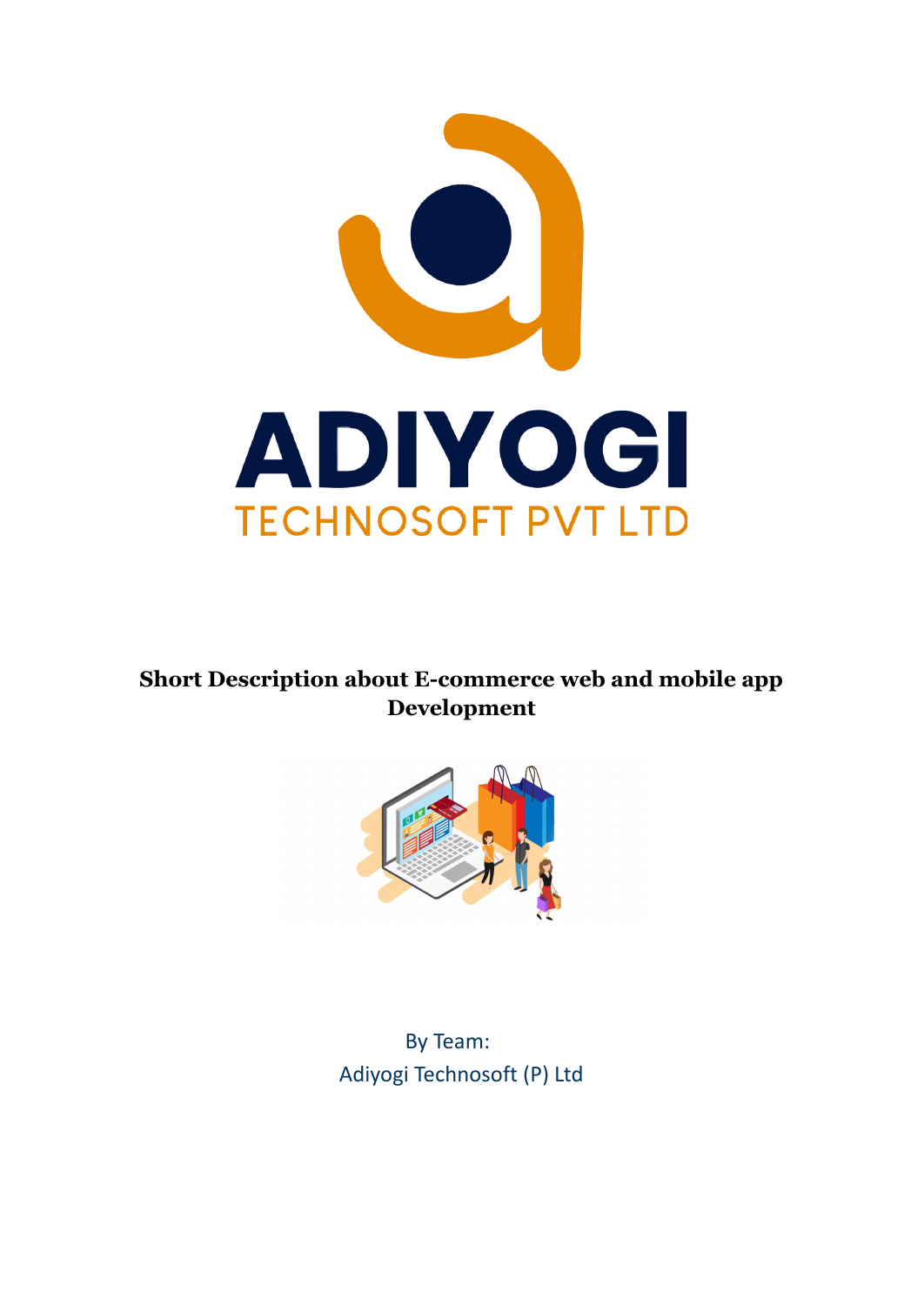# **E-commerce Solutions for Web and App Development**

E-commerce (electronic commerce) is the activity of electronically buying or selling products on online services or over the Internet. E-commerce draws on technologies such as mobile commerce, electronic funds transfer, supply chain management, Internet marketing, online transaction processing, electronic data interchange (EDI), inventory management systems, and automated data collection systems.

In general, buying and selling of goods and services, or the transmitting of funds or data, over an electronic network, primarily the internet.

This e-commerce consists of admin and sub-admins, Customers, Franchisee, wholesalers. Admin is a whole and sole operator. Admin can monitor all the orders that are sent or received.

Also able to change the details of the product, add unlimited products. The management of customer details and payment gateways comes under the admin role. Admins can also generate discount codes. The web portal is used by admins.

Similarly, customers and others who want to buy from the store digitally can view the details of the product. And the other facilities like adding the product to cart, to the wishlist, placing orders through different payment gateways, receiving the details of the delivery boy, before getting the product, these all activities come under the customers. The mobile app and website are used by customers.

## **Benefits & Features: -**

- ❖ Different products
- ❖ Exciting offers and discounts
- ❖ Interactive Interface
- ❖ Faster buying process
- ❖ Store and product listing creation
- ❖ Cost reduction
- ❖ Affordable advertising and marketing
- ❖ Flexibility for customers
- ❖ No, reach limitations
- ❖ Product and price comparison
- ❖ Faster response to buyer/market demands
- ❖ Several payment modes
- ❖ Different payment gateways.
- ❖ Refer & Earn